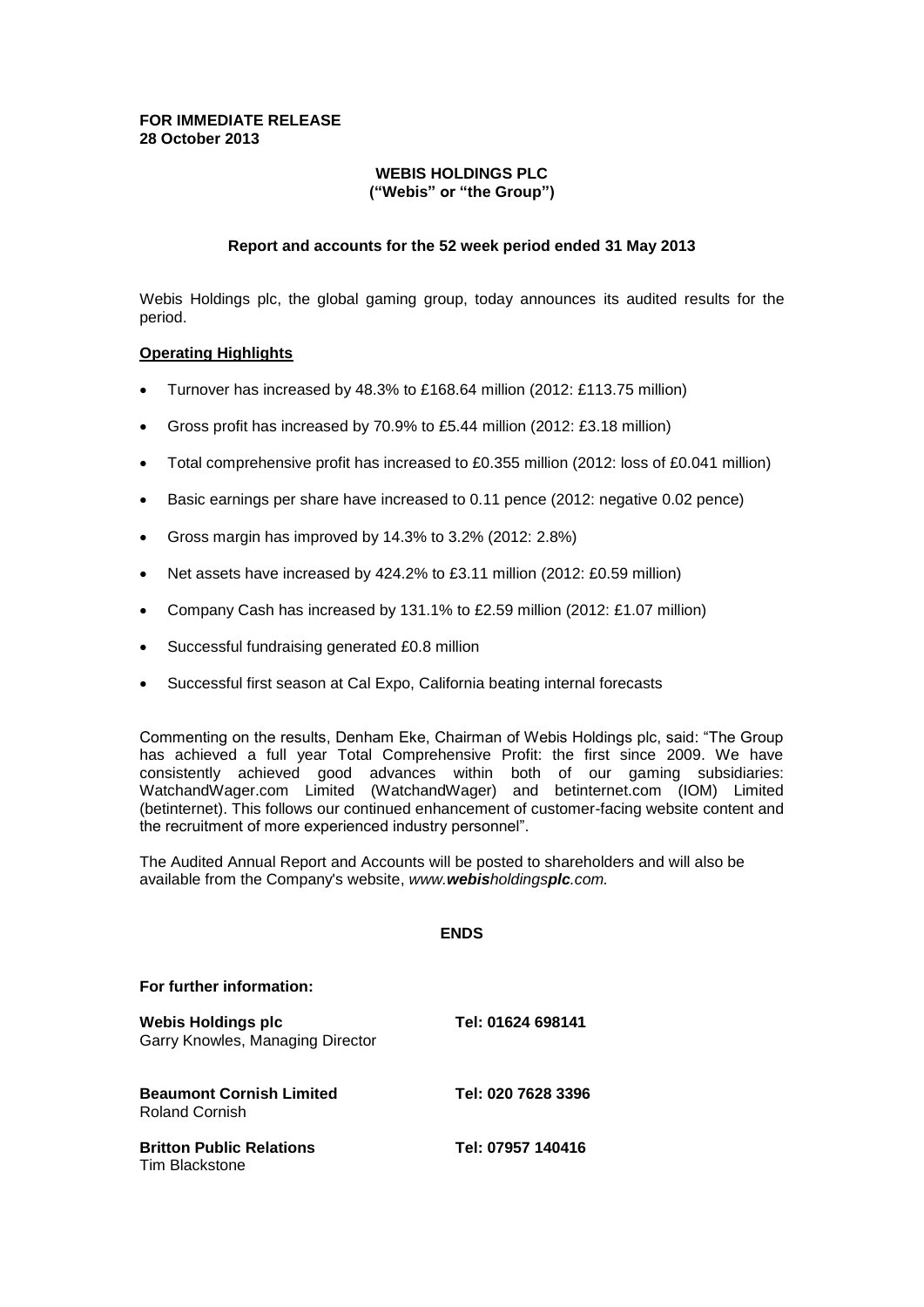#### **Chairman's Statement**

#### **Introduction**

I am very pleased to report the results for the financial year to the end of May 2013. The Group has achieved a full year Total Comprehensive Profit: the first since 2009. We have consistently achieved good advances within both of our gaming subsidiaries: WatchandWager.com Limited (WatchandWager) and betinternet.com (IOM) Limited (betinternet). This follows our continued enhancement of customer-facing website content and the recruitment of more experienced industry personnel.

We have also successfully completed our first full harness racing season at the Cal Expo racetrack in Sacramento, California. Our investment in this activity is extremely important for the furtherance of our United States strategy, especially given the current momentum for state-by-state changes to gaming legislation.

#### **Year End Results Review**

Group turnover for the period was £168.64 million (2012: £113.75 million), up by 48.3%. Gross profit increased to £5.44 million (2012: £3.18 million), up by 70.9%. Importantly, overall gross margin increased to 3.2% (2012: 2.8%).

Operating expenses increased to £5.072 million (2012: £3.19 million), up by 59.1%. The majority of the increase in expenses was attributable to the licence acquisition and continuing operational costs for Cal Expo, which totalled £1.54 million (2012: £Nil).

As a consequence, Total Comprehensive Profit improved to £0.355 million (2012: loss of £0.041 million), our first positive outcome since 2009.

Shareholder equity has increased to £3.114 million (2012: £0.594 million). Following a successful fund raising of £0.8 million in January 2013, total Cash stands at £5.114 million (2012: £2.683 million), up 90.6%, including a ring-fenced amount of £2.64 million (2012: £1.61 million) to protect the player liability as required by Isle of Man gambling legislation.

Our Pari-mutuel turnover increased to £33.78 million (2012: £30.66 million), with Profit before tax at £0.11 million (2012: £0.17 million). Racetrack Operations generated turnover of £37.90 million (2012: £Nil), with Loss before tax at £0.001 million (2012: £Nil).

Our Sportsbook turnover increased to £96.96 million (2012: £83.09 million), with Profit before tax at £0.25 million (2012: loss of £0.21 million).

#### **WatchandWager.com**

WatchandWager (formerly European Wagering Services), our tote betting and racetrack operation overall performed well, despite some challenging trading conditions. As previously reported, we suffered card payment provider issues in the second quarter of the year, which impacted on player numbers. These issues have largely been resolved with the introduction of different payment methods and player numbers at the end of the financial year have been restored to previous levels across the platform. We saw a gradual improvement in performance of our wagering platform in the second half of the year, and this was assisted by a generally strong performance by Cal Expo harness racing during that period.

In the last quarter, we launched our new *watchandwager.com* website and we have commenced the process of migrating our US resident customers to this website from *link2bet.com.* We expect that the majority of our player base will be utilising our new website as their preferred choice for wagering within the first half of the new financial year.

Our first season of harness racing at Cal Expo finished in May 2013 and it has proven to be an exciting period, with our 'bricks and mortar' presence providing us with some strong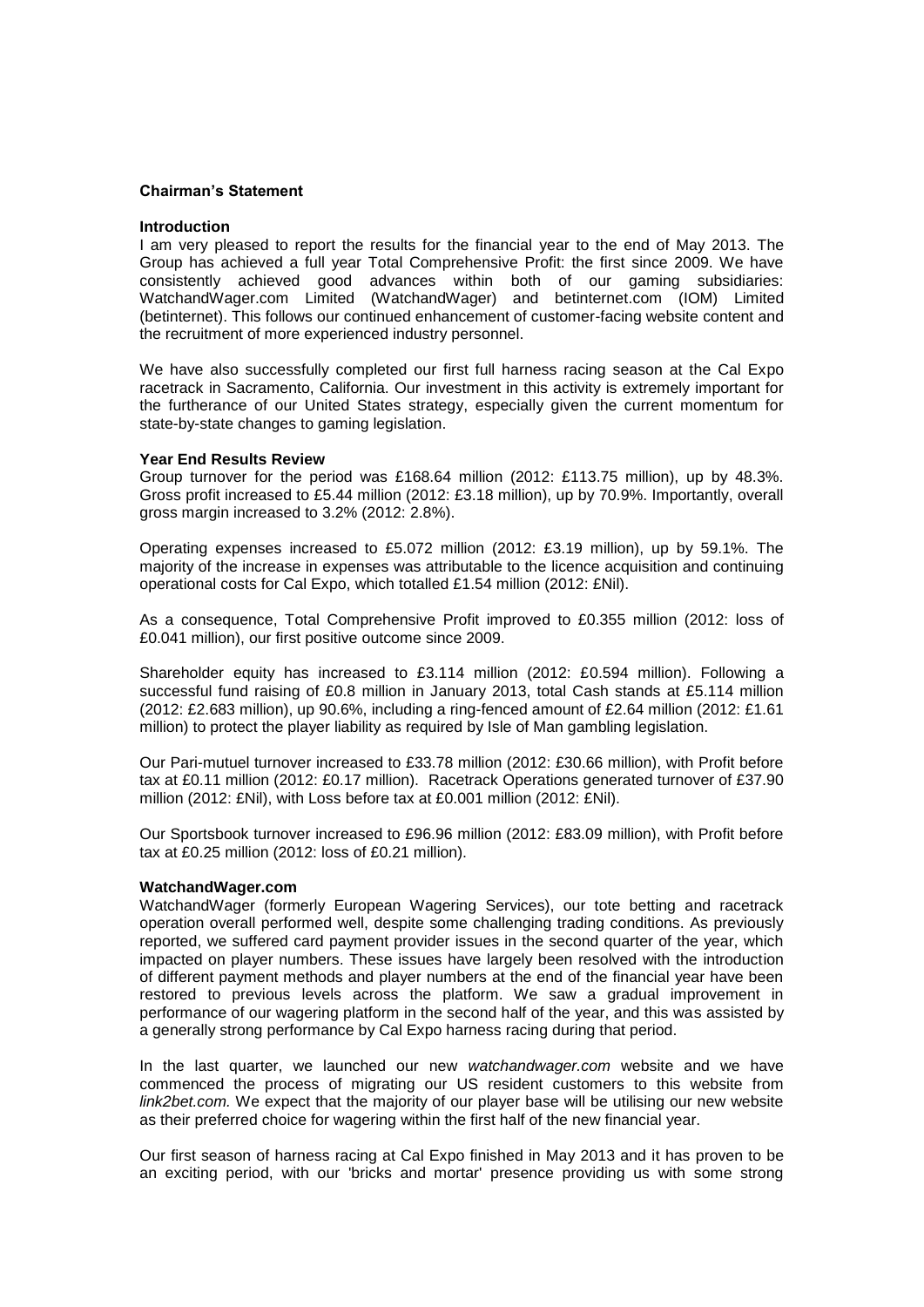leverage, and greater recognition, throughout the US industry. This has assisted us in obtaining more racing content for international customers from the Churchill Downs and Monarch simulcast and media controlled racetracks and we are now able to accept wagers at some of the most prestigious race meetings in the US. We have also been granted access to the French PMU and the Swedish ATG betting pools, with the latter proving particularly popular with our client base.

Cal Expo broke-even within the financial year, which was ahead of our expectations, originally to be at the completion of the first full contractual year in September 2013. We amended the racing program during the season to support our overall plan of fewer race dates with larger field sizes, backed by good TV exposure, which proved successful. Like-for-like turnover, from all sources, wagering on Cal Expo harness racing was up by 26% on the previous year, by the end of the season. Importantly, we continue to receive income from Cal Expo during the close season through a share of the activity at the other Californian racetracks.

#### **betinternet.com**

Our betinternet sportsbook has seen a marked change in its performance and profitability over the course of the year, particularly in the second half, where turnover and margin levels have increased significantly. Our sportsbook fixed-odds margin increased by 1.03% to 3.75%; well ahead of our expectations. betinternet increased expenditure on 'In Play' products, data and pricing feeds, particularly for Tennis, Basketball and Golf. This, together with a number of favourable sports results, has been responsible for the majority of this success.

For the full year, turnover on our 'In Play' content increased to 57% (2012: 43%) of our total fixed odds turnover on single bets, with this percentage reaching over 80% during some individual weeks towards the end of the period. This highlights the importance of the work that our in-house development team have undertaken on our 'In Play' product. We remain committed to further investing in this part of our business and have entered into long-term contracts with established data and pricing providers to assist with continued growth in this area.

Casino and games turnover also increased although the margin achieved was lower than expected due to some previously reported large wins. Full-year Live Dealer Casino activity was impacted as this product was unavailable for a six-week period in the early part of the second half whilst we sourced a new provider following the closure of our previous supplier without any notice. We have also increased our Customer Relationship Management (CRM) to help get the best return from our marketing expenditure, aimed particularly at casino and games customers who are more reactive to marketing offers than sports betting customers, who are generally event driven.

Our mobile sportsbook has seen growth throughout the year and we plan to focus on enhancements to our mobile offering for all channels in the forthcoming year.

#### **Regulatory developments**

The board remains aware of proposed regulatory changes within some of the jurisdictions where we currently accept customers. We are seeking informed updates on any changes to gaming legislation and the board will make decisions on a case-by-case basis as to where we choose to operate or seek suitable licences, centred on an opportunity versus cost basis. It is likely that we will see increases in licencing fees and betting taxes in forthcoming years, but the online gaming industry has proved strongly resilient to the multiple challenges that it has encountered since its inception. We will update shareholders as appropriate on any developments in this area.

#### **Post Year and Strategy**

The board remains committed to further investing in both operations to build on the achievements that we have seen in the period. As previously announced WatchandWager was approved for an Advanced Deposit Wagering (ADW) licence by the California Horse Racing Board (CHRB) on 19<sup>th</sup> July. This licence is now operational and allows us to take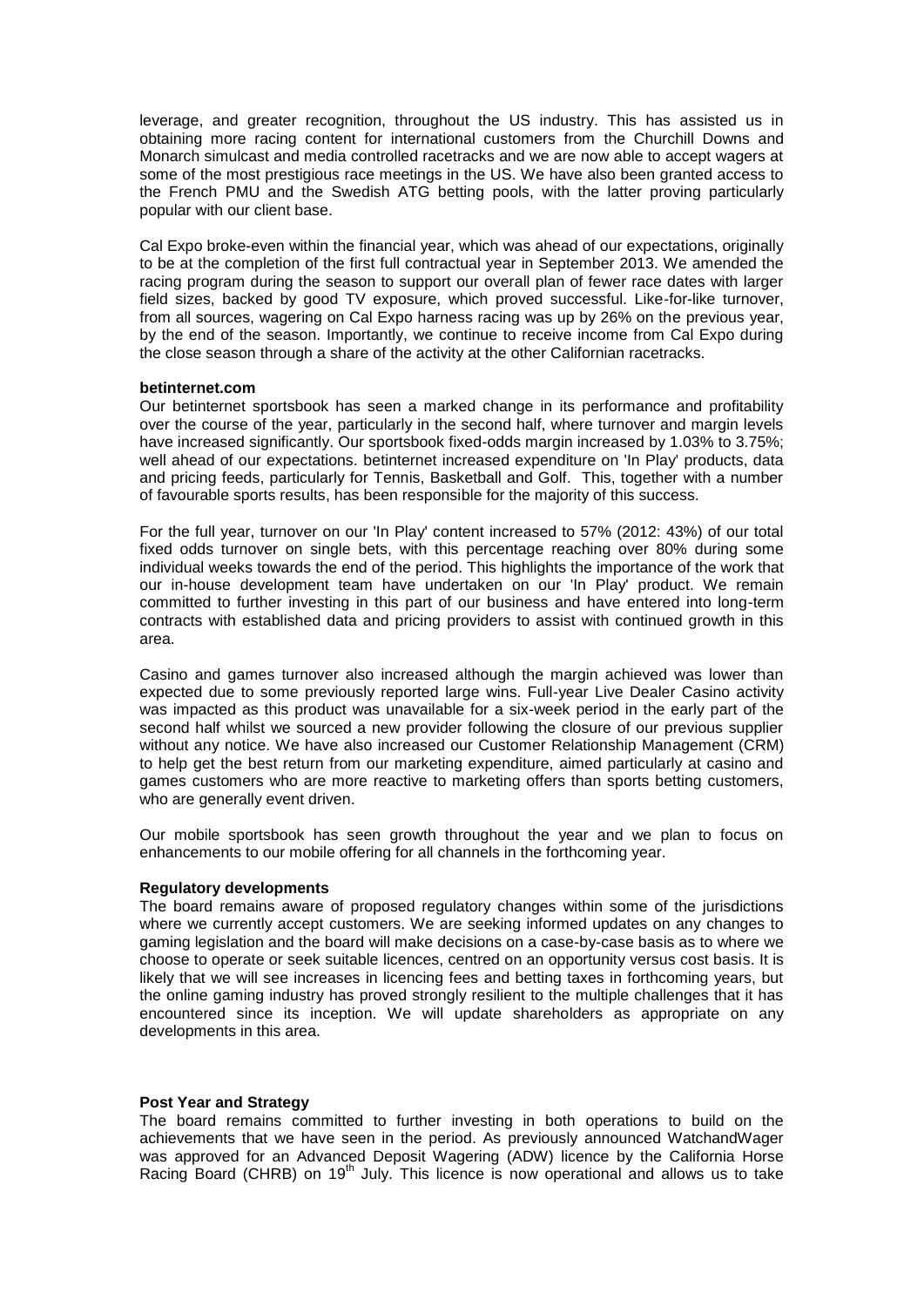wagers from, and market to, Californian residents on content for which we have the Horsemen's agreement. We are currently working with the key industry participants to secure these agreements, and it is anticipated that holding this licence, together with our existing licence to operate harness racing at Cal Expo, will put us in a better strategic position for any further changes to gaming legislation within the state of California.

Our CHRB licence to operate harness racing at Cal Expo was formally approved in August 2013, in advance of planned live racing from October 2013 to May 2014. Both our California Horse Racing and ADW licences for 2014 remain subject to formal approval by the CHRB before the end of 2013, but we expect both licences to be approved. In addition, we anticipate the North Dakota Racing Commission to approve our multi-jurisdiction ADW Service Provider licence for 2014, in November 2013.

We plan to invest in marketing our new w*atchandwager.com* website directly within those US states where it is currently legal to do so. Our anticipation is that our wide variety of racing content, coupled with an intuitive betting interface will be an attractive proposition for the recruitment of higher-margin 'leisure' players. To help implement our US strategy, we have recruited two new senior employees for the roles of Vice President US Operations and Vice President US Finance & Compliance, who have joined our existing team in our San Francisco office.

We added Quickfire Poker to betinternet in June, available via a specific channel tab from anywhere within the website. Our customers will now have access to the strong liquidity of the MPN (formerly Microgaming Poker Network) using their single sportsbook wallet.

The update of the 'look-and-feel' of the betinternet website was completed slightly later than planned in August. The new website presents more of our 'In Play' content to our customers and allows for a dynamic resizing based on the users' screen resolution.

We have also added further In Play content with the roll-out of Volleyball, Handball, American Football and Baseball. We will continue to increase our In Play offering so that there is live content available for our clients to bet on for most of each day.

#### **Outlook**

The board is pleased with our achievements thus far, and remains enthused by the opportunities that lie ahead. Both of our operating subsidiaries are now in much healthier positions, with more robust platforms and focused experienced personnel. With a strong balance sheet and the opportunity to invest further in our products, we anticipate the continuation of our growth strategies will be more rewarding in the forthcoming year. We remain very close to the US regulatory changes and are confident that our online licencing and land-based presence at Cal Expo positions us well for any positive amendments to legislation, particularly within California.

Finally, I would like offer my thanks to all of our shareholders for their continued support and to all of our staff in the Isle of Man and the United States for their efforts and dedication throughout the year.

**Denham Eke Chairman**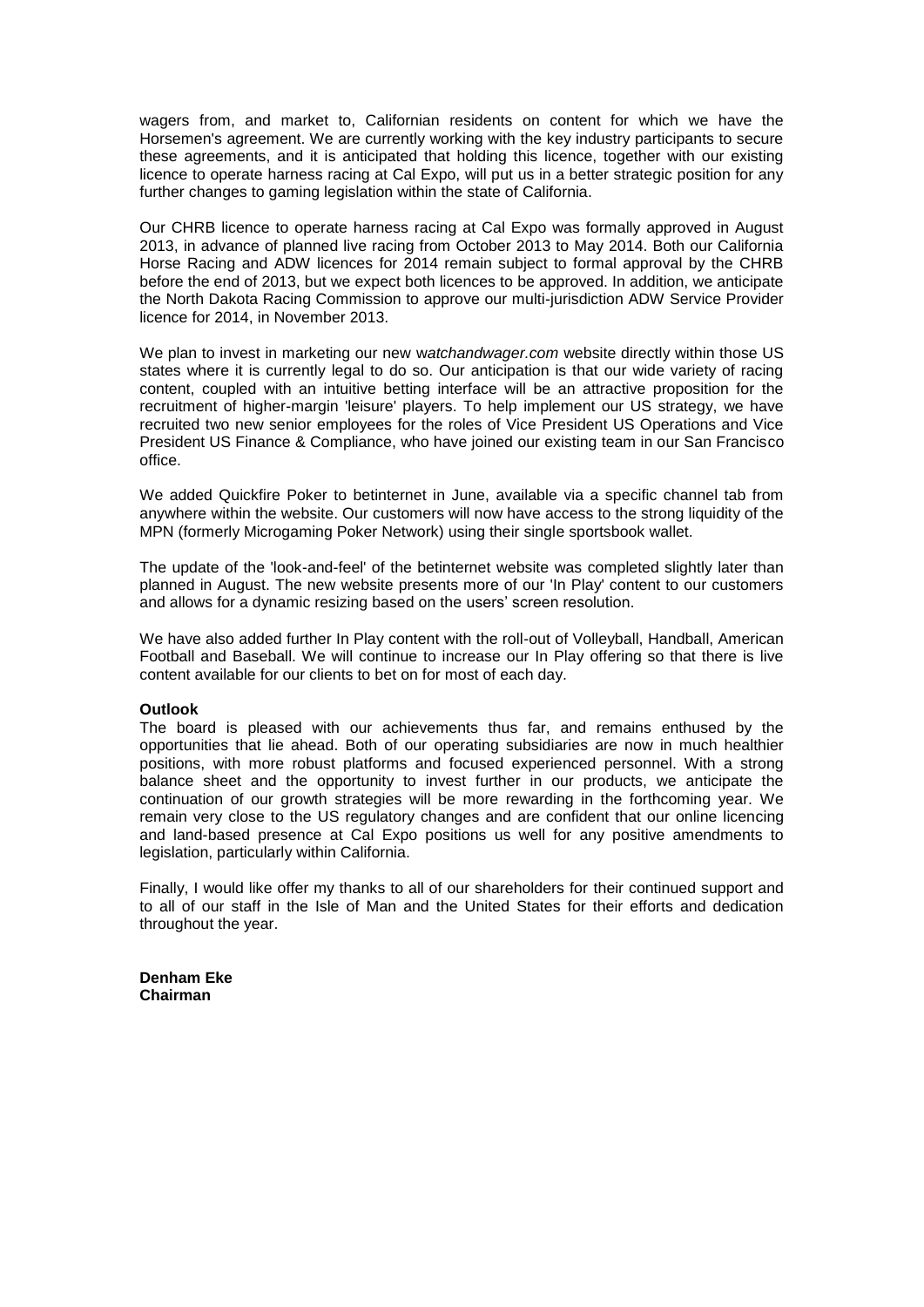### **Webis Holdings plc Consolidated Statement of Comprehensive Income For the period ended 31 May 2013**

|                                                                                                                                                        | <b>Note</b> | 2013<br>£000                                                   | 2012<br>£000                          |
|--------------------------------------------------------------------------------------------------------------------------------------------------------|-------------|----------------------------------------------------------------|---------------------------------------|
| <b>Turnover</b><br>Cost of sales<br>Betting duty paid                                                                                                  | 2           | 168,642<br>(163, 091)<br>(115)                                 | 113,751<br>(110, 531)<br>(40)         |
| <b>Gross Profit</b>                                                                                                                                    |             | 5,436                                                          | 3,180                                 |
| Personnel expenses<br>Technology costs<br>Other expenses<br>Racetrack operating costs<br>Depreciation and amortisation                                 |             | (1, 114)<br>(431)<br>(1,861)<br>(1,536)<br>(130)<br>---------- | (1, 137)<br>(334)<br>(1,528)<br>(189) |
| <b>Results from operating activities</b><br>Share-based payment expense                                                                                | 3           | 364                                                            | (8)                                   |
| <b>Total operating profit/(loss)</b>                                                                                                                   |             | 364                                                            | (8)                                   |
| Net finance costs<br>Taxation                                                                                                                          | 4<br>5      | (9)                                                            | (33)                                  |
| Total comprehensive profit/(loss) for the<br>period attributable to owners                                                                             |             | 355                                                            | (41)                                  |
| Basic and diluted earnings/(loss) per share (pence)                                                                                                    |             | 0.11                                                           | (0.02)                                |
| <b>Webis Holdings plc</b><br><b>Consolidated Statement of Financial Position</b><br>As at 31 May 2013                                                  |             |                                                                |                                       |
|                                                                                                                                                        | <b>Note</b> | 2013<br>£000                                                   | 2012<br>£000                          |
| <b>Non-current assets</b><br>Intangible assets - goodwill<br>Intangible assets - other<br>Property, equipment and motor vehicles<br>Bonds and deposits | 7<br>8<br>9 | 111<br>193<br>96<br>135                                        | 111<br>194<br>31                      |
| <b>Total non-current assets</b>                                                                                                                        |             | 535                                                            | 336                                   |
| <b>Current assets</b><br>Trade and other receivables<br>Cash and cash equivalents - company                                                            |             | 1,255<br>2,475                                                 | 621<br>1,071                          |
| funds<br>Cash and cash equivalents - protected<br>player funds                                                                                         |             | 2,639                                                          | 1,612                                 |
| <b>Total current assets</b>                                                                                                                            |             | 6,369                                                          | 3,304                                 |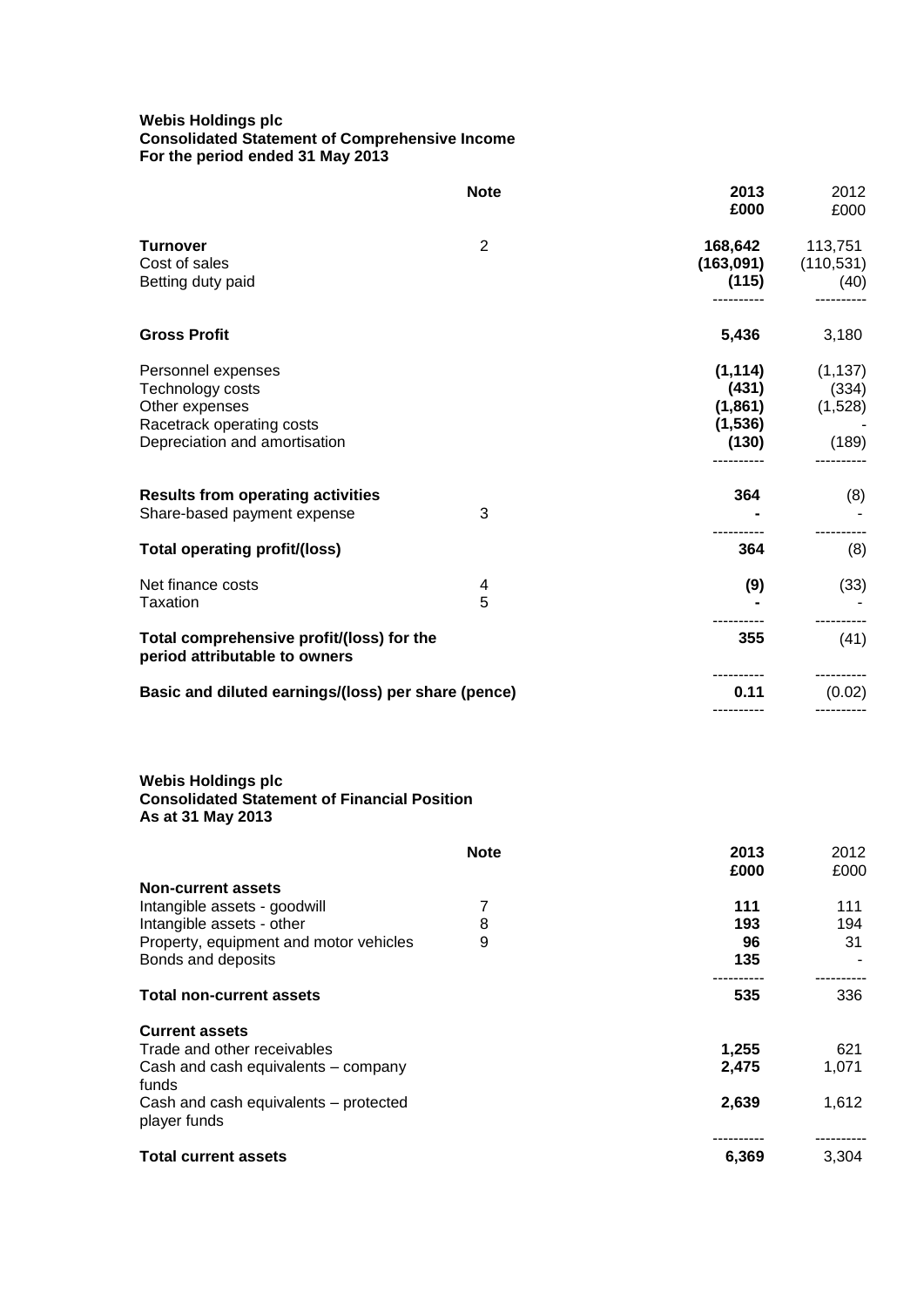| <b>Current liabilities</b><br>Trade and other payables<br>Bank loans | (3,765)<br>(15) | (3,046)   |
|----------------------------------------------------------------------|-----------------|-----------|
| <b>Total current liabilities</b>                                     | (3,780)         | (3,046)   |
| <b>Non-current liabilities</b>                                       |                 |           |
| Bank loans                                                           | (10)            |           |
| <b>Total liabilities</b>                                             | (3,790)         | (3,046)   |
| <b>Net assets</b>                                                    | 3,114           | 594       |
| <b>Equity</b>                                                        |                 |           |
| Called up share capital                                              | 3,933           | 2,302     |
| Share premium account                                                | 10,583          | 10,049    |
| Share option reserve                                                 | 116             | 116       |
| <b>Retained losses</b>                                               | (11, 518)       | (11, 873) |
| <b>Total equity</b>                                                  | 3,114           | 594       |
|                                                                      |                 |           |
|                                                                      |                 |           |

#### **Webis Holdings plc Statement of Changes in Shareholders' Equity For the period ended 31 May 2013**

|                                                                            | Called<br><b>up</b><br>share<br>capital<br>£000 | <b>Share</b><br>premium<br>£000 | <b>Share</b><br>option<br><b>reserve</b><br>£000 | <b>Retained</b><br>earnings<br>£000 | Total<br>shareholders'<br>equity<br>£000 |
|----------------------------------------------------------------------------|-------------------------------------------------|---------------------------------|--------------------------------------------------|-------------------------------------|------------------------------------------|
| Balance as at 29 May 2011                                                  | 2,302                                           | 10,049                          | 116                                              | (11, 832)                           | 635                                      |
| Total Comprehensive loss for the period<br><b>Transactions with owners</b> |                                                 |                                 |                                                  | (41)                                | (41)                                     |
| Arising on shares issued in the year                                       |                                                 |                                 |                                                  |                                     |                                          |
| Share-based payment expense                                                |                                                 |                                 |                                                  |                                     |                                          |
| Balance as at 27 May 2012                                                  | 2,302                                           | 10,049                          | 116                                              | (11, 873)                           | 594                                      |
| Total Comprehensive loss for the period<br><b>Transactions with owners</b> |                                                 |                                 |                                                  | 355                                 | 355                                      |
| Arising on shares issued in the year                                       | 1,631                                           | 534                             |                                                  |                                     | 2,165                                    |
| Share-based payment expense                                                |                                                 |                                 |                                                  |                                     |                                          |
| Balance as at 31 May 2013                                                  | 3.933                                           | 10,583                          | 116                                              | (11, 518)                           | 3,114                                    |
|                                                                            |                                                 |                                 |                                                  |                                     |                                          |

**Webis Holdings plc Consolidated Statement of Cash Flows For the period ended 31 May 2013**

| 2013 | 2012 |
|------|------|
| £000 | £000 |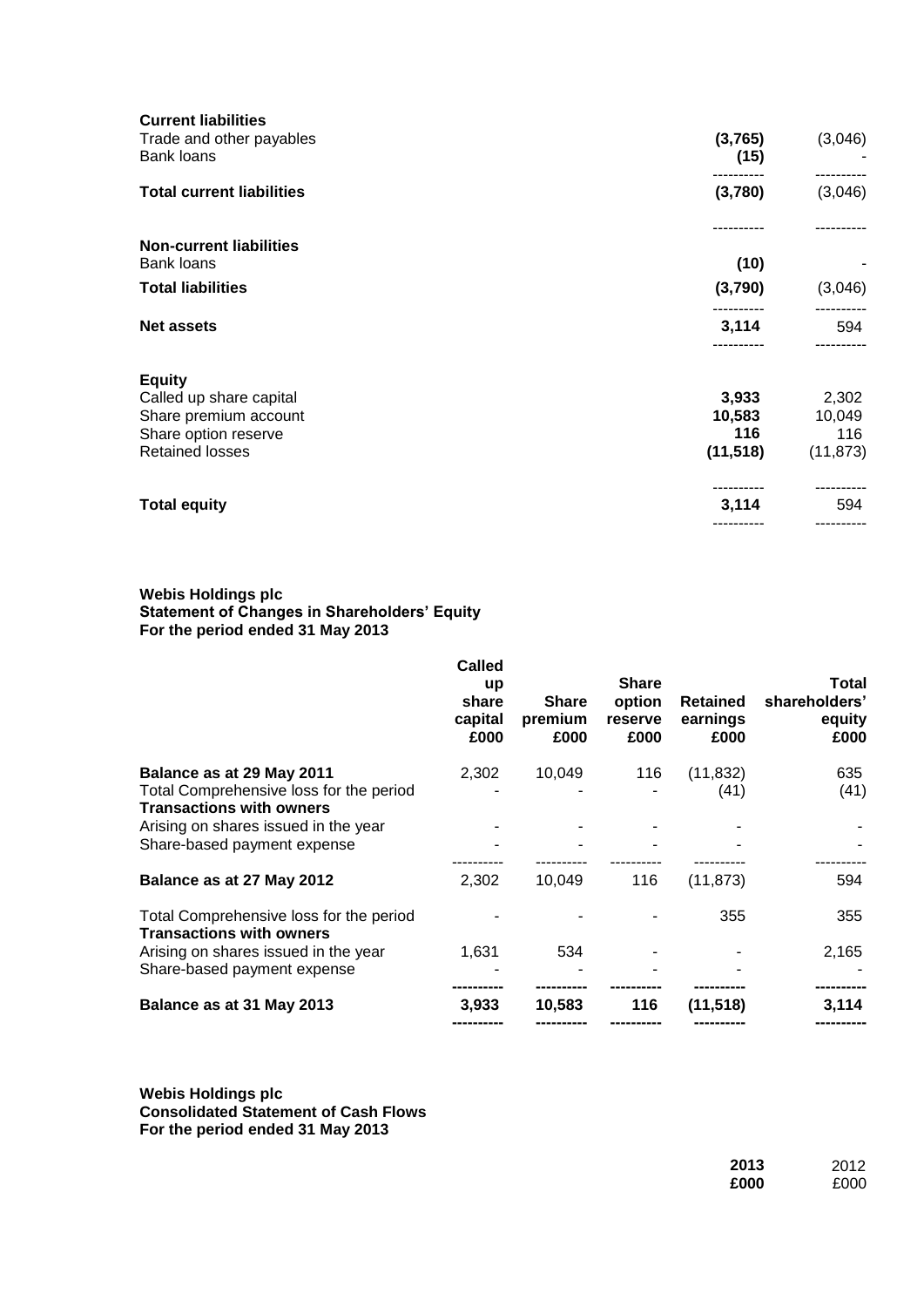| Net cash inflow from operating activities                                                                                                                         | 1,634                                  | 1,396                                    |
|-------------------------------------------------------------------------------------------------------------------------------------------------------------------|----------------------------------------|------------------------------------------|
| Cash flows from investing activities<br>Interest received<br>Purchase of intangible assets<br>Purchase of property, equipment and motor vehicles                  | 12 <sup>7</sup><br>(102)<br>(92)       | 10<br>(126)<br>(24)                      |
| Net cash outflow from investing activities                                                                                                                        | (182)                                  | (140)                                    |
| Cash flows from financing activities<br>Interest paid<br>Loan financing received from Bank<br>Loan financing received from Burnbrae Ltd<br>Issue of equity shares | (21)<br>25<br>175<br>800<br>---------- | (43)                                     |
| Net cash inflow/(outflow) from financing<br>activities                                                                                                            | 979                                    | (43)                                     |
| Net increase in cash and cash equivalents<br>Cash and cash equivalents at beginning of period                                                                     | ----------                             | 2,431 1,213<br>2,683 1,470<br>---------- |
| Net cash and cash equivalents at end of period                                                                                                                    | -----------                            | <b>5,114</b> 2,683<br>----------         |
| Cash and cash equivalents comprise<br>Cash and deposits                                                                                                           | ----------                             | <b>5,114</b> 2,683<br>----------         |
|                                                                                                                                                                   | 5,114<br>----------                    | 2,683                                    |
| <b>Cash generated from operations</b><br>Profit/(loss) from operations<br>Adjusted for:                                                                           | 364                                    | (8)                                      |
| Depreciation and amortisation<br>Share-based payment expense                                                                                                      | 130                                    | 190                                      |
| (Increase)/decrease in receivables<br>Increase in payables                                                                                                        | (769)<br>1,909                         | 217<br>997<br>----------                 |
| Net cash inflow from operating activities                                                                                                                         | 1,634<br>-----------                   | 1,396<br>----------                      |
|                                                                                                                                                                   |                                        |                                          |

#### **Webis Holdings plc Notes to the Financial Statements For the period ended 31 May 2013**

## **1 Reporting entity**

Webis Holdings plc is a company domiciled in the Isle of Man. The address of the Company's registered office is Viking House, Nelson Street, Douglas, Isle of Man, IM1 2AH.

The Group's consolidated financial statements as at and for the period ended 31 May 2013 consolidate those of the Company and its subsidiaries (together referred to as "the Group").

The announcement does not constitute the Group's statutory financial statements. It is an extract from the financial statements for the period ended 31 May 2013 which have not yet been filed.

# **1.1 Basis of preparation**

## **(a) Statement of compliance**

The financial information included in this announcement has been extracted from the Group's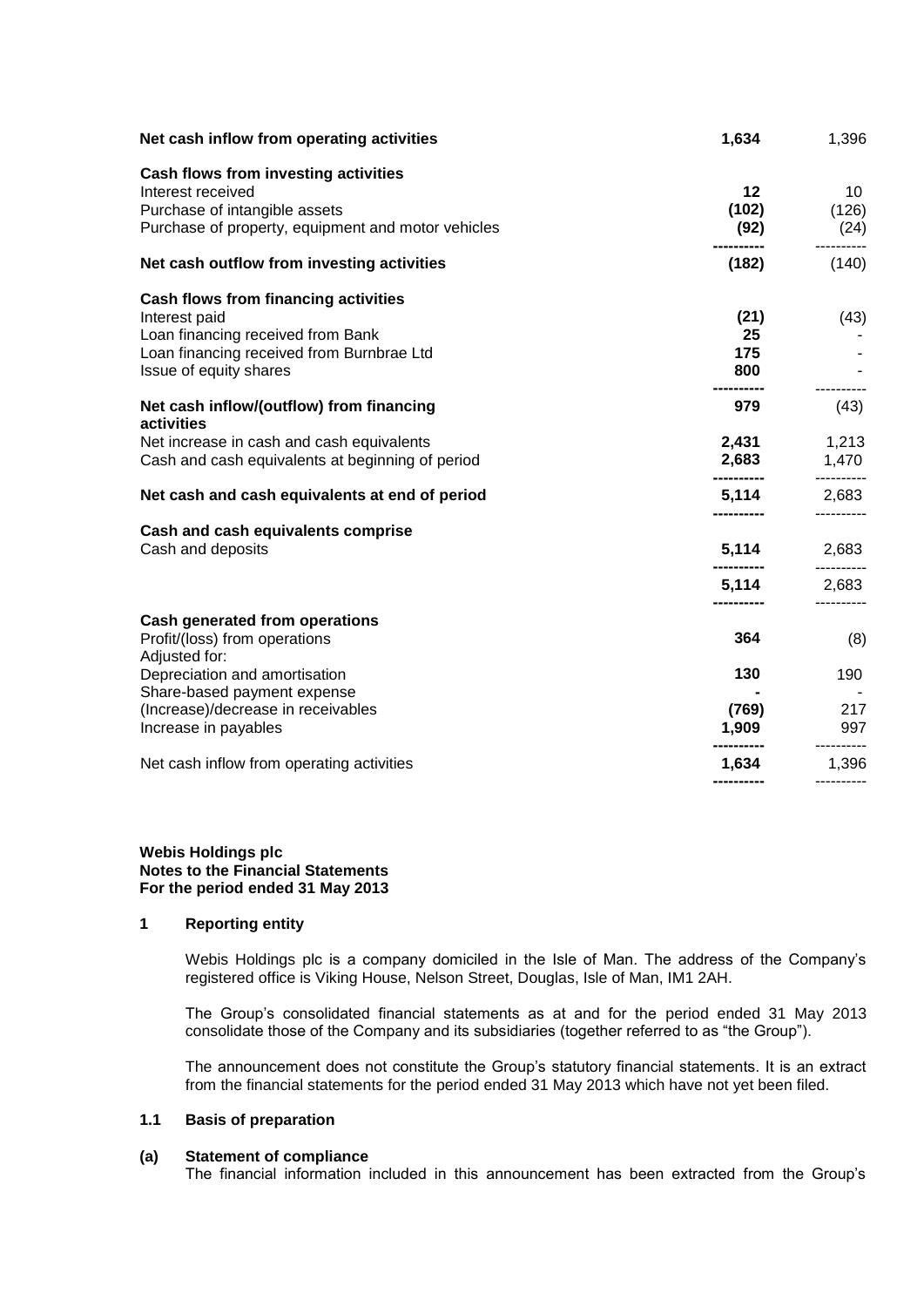consolidated financial statements prepared in accordance with International Financial Reporting Standards ("IFRS") and its interpretations as adopted by the European Union.

### **(b) Basis of measurement and functional currency**

The Group consolidated financial statements are presented in Pounds Sterling, rounded to the nearest thousand. They are prepared under the historical cost convention except where assets and liabilities are required to be stated at their fair value.

## **(c) Use of estimates and judgement**

The preparation of Group financial statements in conformity with IFRS requires management to make judgements, estimates and assumptions that affect the application of policies and reported amounts of assets and liabilities, income and expenses. Although these estimates are based on management's best knowledge and experience of current events and expected economic conditions, actual results may differ from these estimates.

The directors believe the assumptions used in the model to calculate the fair value of the share based payments are the most appropriate for the Group.

|                     | 2013                                                                                                                                               | 2012<br>£000                                                                                 |
|---------------------|----------------------------------------------------------------------------------------------------------------------------------------------------|----------------------------------------------------------------------------------------------|
|                     |                                                                                                                                                    |                                                                                              |
| <b>Asia Pacific</b> | 77,056                                                                                                                                             | 67,001                                                                                       |
| UK & Ireland        | 10,833                                                                                                                                             | 10,360                                                                                       |
| <b>Europe</b>       | 7,246                                                                                                                                              | 4,684                                                                                        |
|                     | 1,828                                                                                                                                              | 1,042                                                                                        |
|                     |                                                                                                                                                    | 17,119                                                                                       |
|                     |                                                                                                                                                    | 8,921                                                                                        |
|                     |                                                                                                                                                    | 4,624                                                                                        |
|                     |                                                                                                                                                    |                                                                                              |
|                     |                                                                                                                                                    |                                                                                              |
|                     |                                                                                                                                                    | ----------<br>113,751                                                                        |
|                     | -----------                                                                                                                                        |                                                                                              |
|                     |                                                                                                                                                    | (214)                                                                                        |
|                     | 108                                                                                                                                                | 173                                                                                          |
|                     |                                                                                                                                                    |                                                                                              |
|                     | ---------                                                                                                                                          | (41)                                                                                         |
|                     |                                                                                                                                                    |                                                                                              |
|                     | (723)                                                                                                                                              | (970)                                                                                        |
|                     | 1,758                                                                                                                                              | 1,650                                                                                        |
|                     |                                                                                                                                                    | (86)                                                                                         |
|                     | 3,114                                                                                                                                              | 594                                                                                          |
|                     |                                                                                                                                                    |                                                                                              |
|                     | 2013                                                                                                                                               | 2012<br>£000                                                                                 |
|                     | <b>Rest of the World</b><br><b>United States</b><br><b>Caribbean</b><br><b>Asia Pacific</b><br><b>UK &amp; Ireland</b><br><b>Rest of the World</b> | £000<br>54,820<br>9,901<br>6,419<br>399<br>140<br>168,642<br>247<br>355<br>2,079<br><br>£000 |

## **2 Segmental Analysis**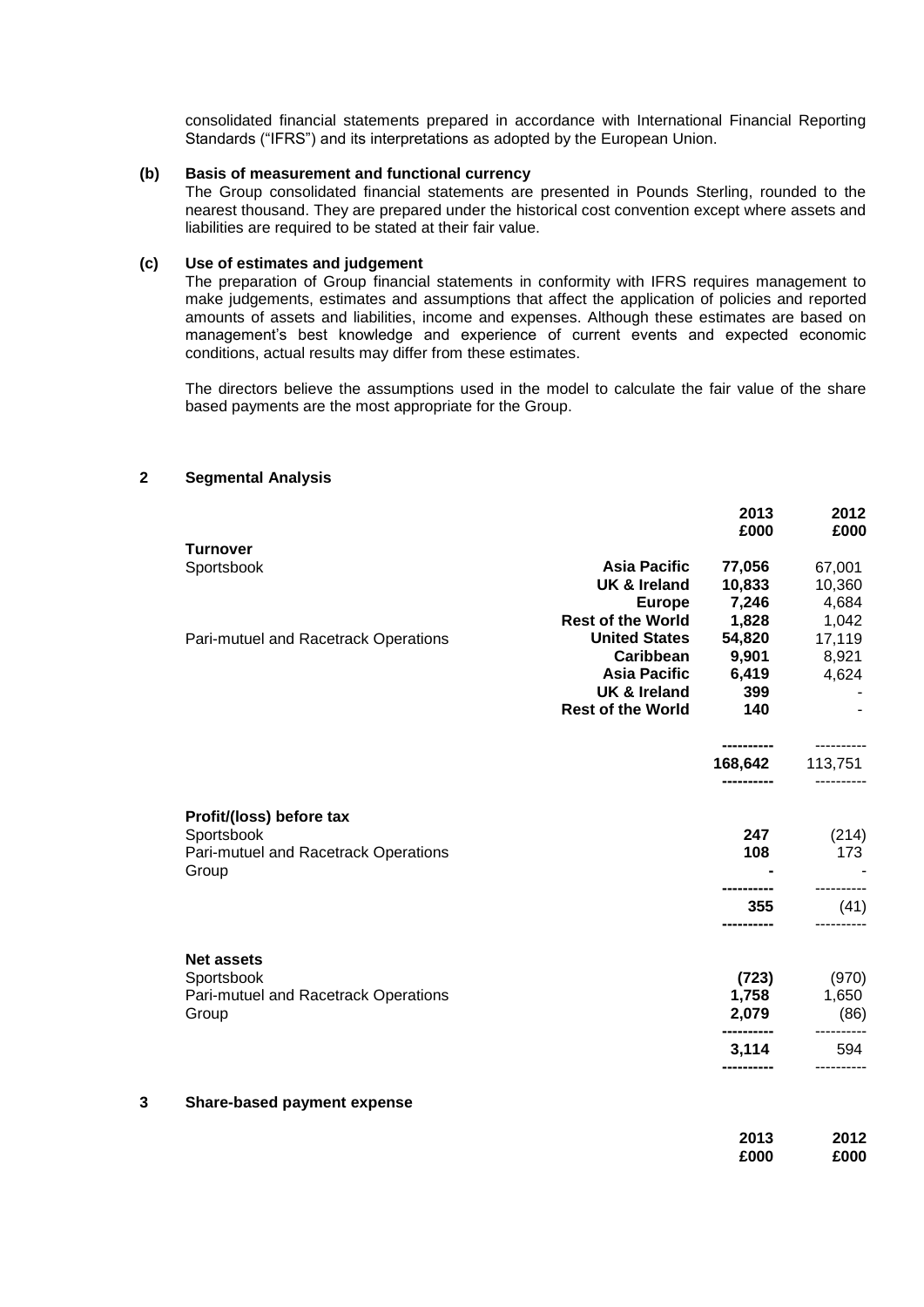Share options

| ---------- | ------<br>--<br>.,       |
|------------|--------------------------|
| ۰          |                          |
| ---------- | --<br>-----<br>.,<br>- 1 |

## **4 Net finance costs**

|                                                | 2013<br>£000 | 2012<br>£000 |
|------------------------------------------------|--------------|--------------|
| Bank interest receivable                       | 12           | 10           |
|                                                | 12           | 10           |
| Bank interest payable<br>Loan interest payable | (1)<br>(20)  | -<br>(43)    |
|                                                | (21)         | (43)         |
| Net finance costs                              | (9)          | (43)         |

## **5 Taxation**

|                                                        | 2013<br>£000 | 2012<br>£000 |
|--------------------------------------------------------|--------------|--------------|
| Profits/(losses) before tax                            | 355          | (41)         |
| Tax charge at IOM standard rate (0%)                   |              |              |
| Adjusted for:<br>Tax credit for US tax losses (at 15%) | (21)         | (22)         |
| Add back deferred tax losses not<br>recognised         | 21           | 22           |
|                                                        |              |              |
| Tax charge for the year                                |              |              |
|                                                        |              |              |

## **6 Earnings per ordinary share**

The calculation of the basic earnings per share is based on the earnings attributable to ordinary shareholders divided by the weighted average number of shares in issue during the period.

The calculation of the diluted earnings per share is based on the basic earnings per share, adjusted to allow for the issue of shares, on the assumed conversion of all dilutive share options.

An adjustment for the dilutive effect of share options and convertible debt in the previous period has not been reflected in the calculation of the diluted loss per share, as the effect would have been anti-dilutive.

|                              | 2013<br>£000      | 2012<br>£000 |
|------------------------------|-------------------|--------------|
| Profit/(loss) for the period | 355<br>---------- | (41)         |
|                              | No.               | No.          |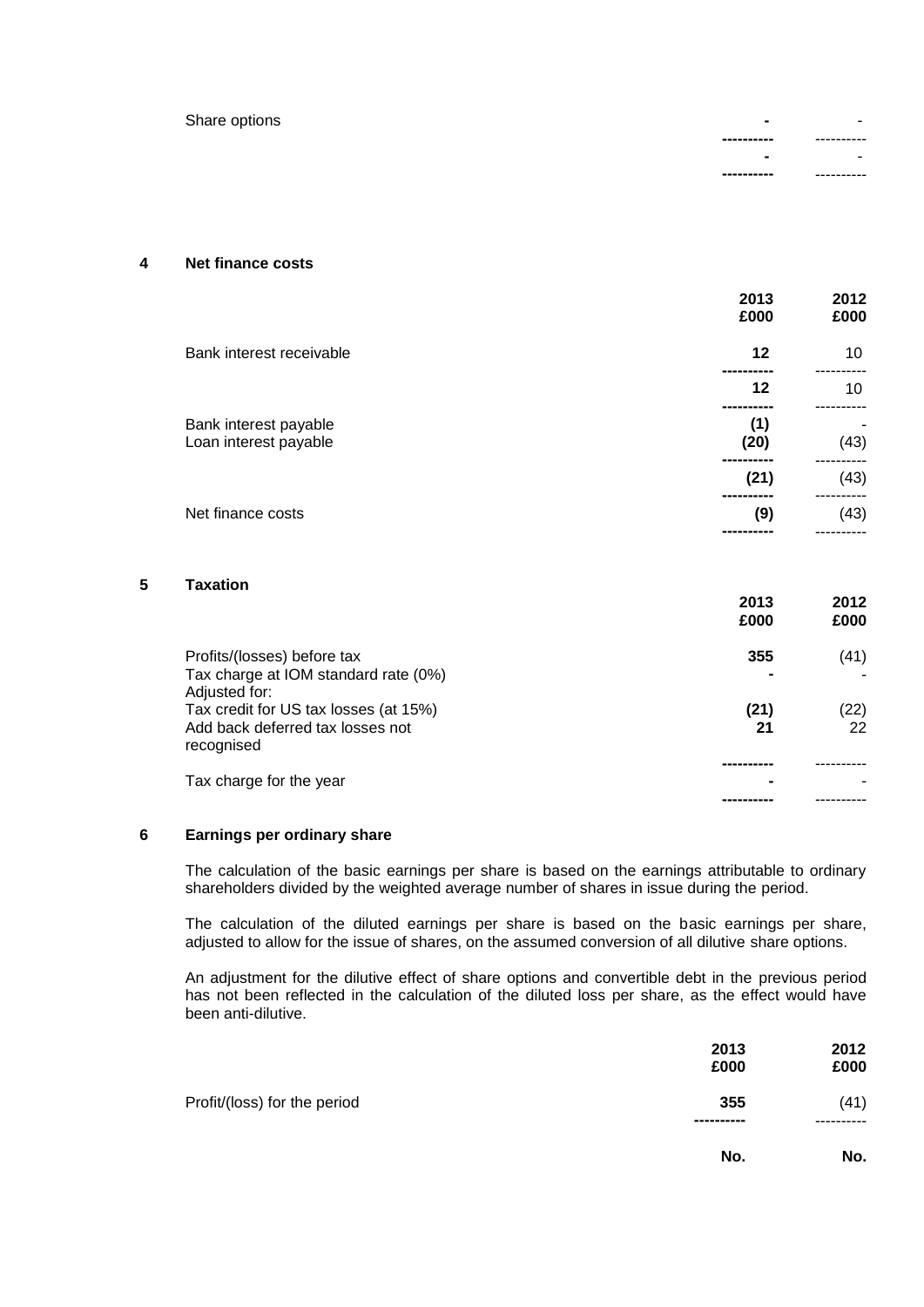|   | Weighted average number of ordinary shares in issue<br>Diluted number of ordinary shares | 330, 148, 762<br>344,148,762 | 230, 171, 644<br>230, 171, 644 |
|---|------------------------------------------------------------------------------------------|------------------------------|--------------------------------|
|   | Basic earnings/(loss) per share (pence)<br>Diluted earnings/(loss) per share (pence)     | 0.11<br>0.11                 | (0.02)<br>(0.02)               |
| 7 | Intangible assets - goodwill                                                             |                              |                                |
|   |                                                                                          |                              | Goodwill<br>£000               |
|   | Cost<br>Balance at 27 May 2012<br>Additions during the period                            |                              | 111                            |
|   | Balance at 31 May 2013                                                                   |                              | 111                            |
|   | <b>Amortisation and impairment</b><br>At 27 May 2012<br>Amortisation for the period      |                              |                                |
|   | At 31 May 2013                                                                           |                              |                                |
|   | <b>Net Book Value</b><br>At 31 May 2013                                                  |                              | 111                            |
|   | At 27 May 2012                                                                           |                              | 111                            |
|   |                                                                                          |                              |                                |

The goodwill relates to the acquisition of the pari-mutuel business which is both a cash generating unit and a reportable segment, including goodwill arising on the acquisition in 2010 of WatchandWager.com LLC, a US registered entity licenced for pari-mutuel wagering in North Dakota.

The Group tests intangible assets annually for impairment, or more frequently if there are indications that the intangible assets may be impaired. The recoverable amount of goodwill on both pari-mutuel business units has been determined based on a value in use calculation using cash flow projections based on financial budgets approved by the Directors.

The key assumptions on which the Directors have based their three year discounted cash flow analysis are a pre-tax discount rate of 15% and growth rate in pari-mutuel business of 2%. The assumption of growth rate in pari-mutuel business has been based on the historic performance of the business as well as forecast performance based on the Board's plan to invest further in this business. In respect of the value in use calculations, cash flows have been considered for both the conservative and the full forecast potential of future cash flows with no impact to the valuation of goodwill.

# **Software & Development Costs £000 Cost** Balance at 27 May 2012 2,758 Additions during the period 102 ---------- Balance at 31 May 2013 2,860 ---------- **Amortisation and impairment** At 27 May 2012 2,564

## **8 Intangible assets – other**